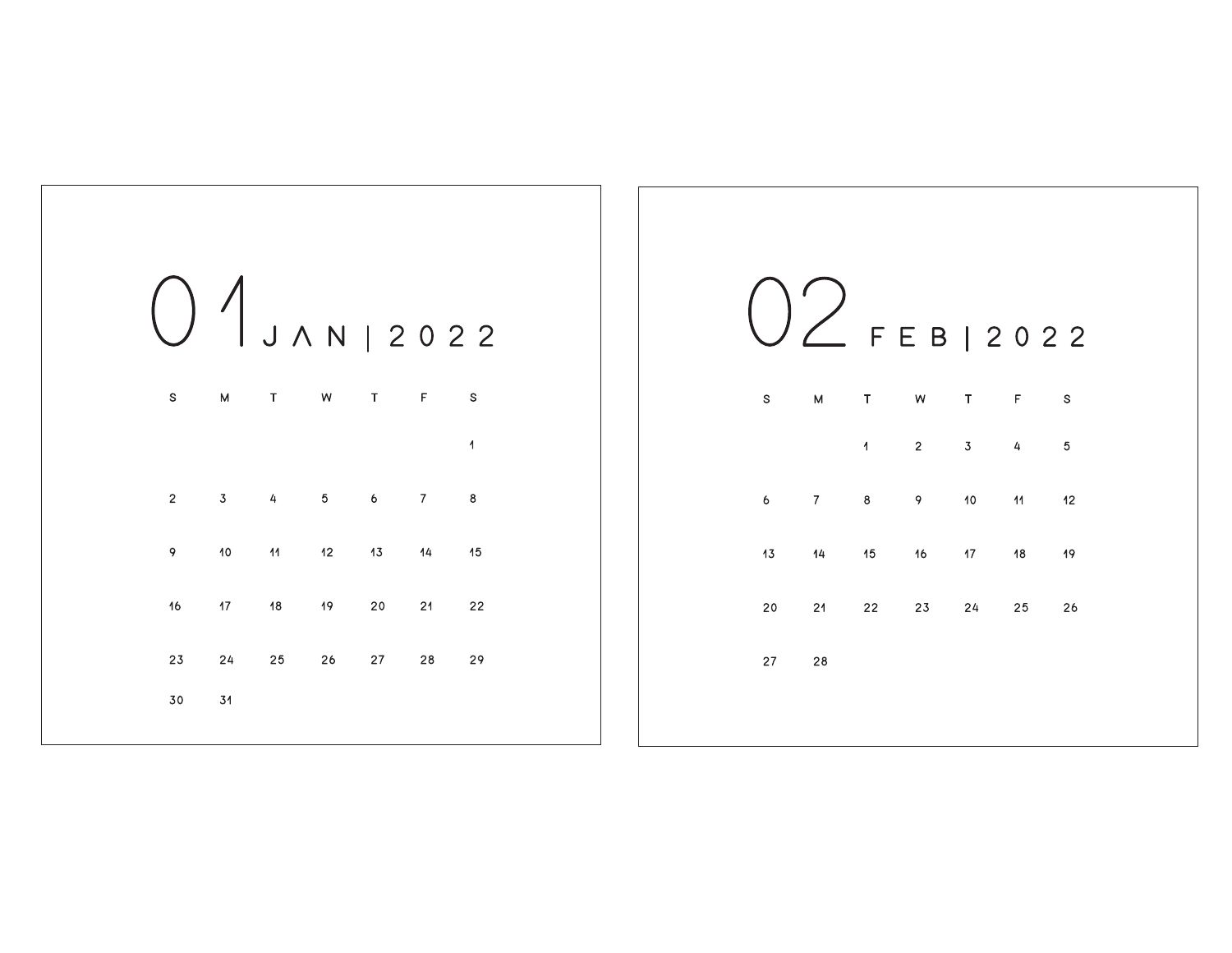|             |                         |                |                |             | M A R   2022    |             |
|-------------|-------------------------|----------------|----------------|-------------|-----------------|-------------|
| $\mathbb S$ | M                       | $\top$         | W              | $\mathsf T$ | F               | $\mathbb S$ |
|             |                         | $\overline{1}$ | $\overline{c}$ | $\mathbf 3$ | 4               | 5           |
| 6           | $\overline{\mathbf{7}}$ | 8              | 9              | 10          | $\overline{11}$ | 12          |
| 13          | 14                      | 15             | 16             | 17          | 18              | 19          |
| 20          | 21                      | 22             | 23             | 24          | 25              | 26          |
| 27          | ${\bf 28}$              | 29             | 30             | 31          |                 |             |
|             |                         |                |                |             |                 |             |
|             |                         |                |                |             |                 |             |

|                 |                 |       |                 |                  | $\frac{1}{1}$ $\sqrt{P}R12022$ |             |
|-----------------|-----------------|-------|-----------------|------------------|--------------------------------|-------------|
| $\mathbb S$     | $\mathsf{M}$    | T     | ${\sf W}$       | $\top$           | $\mathsf F$                    | $\mathbb S$ |
|                 |                 |       |                 |                  | 1                              | $\mathbf 2$ |
| 3               | 4               | $5 -$ | $6\overline{6}$ | $\boldsymbol{7}$ | 8                              | 9           |
| 10 <sub>o</sub> | $\overline{11}$ | 12    | 13              | 14               | 15                             | 16          |
| 17 <sub>2</sub> | 18              | 19    | 20              | 21               | 22                             | 23          |
| 24              | 25              | 26    | 27              | 28               | 29                             | 30          |
|                 |                 |       |                 |                  |                                |             |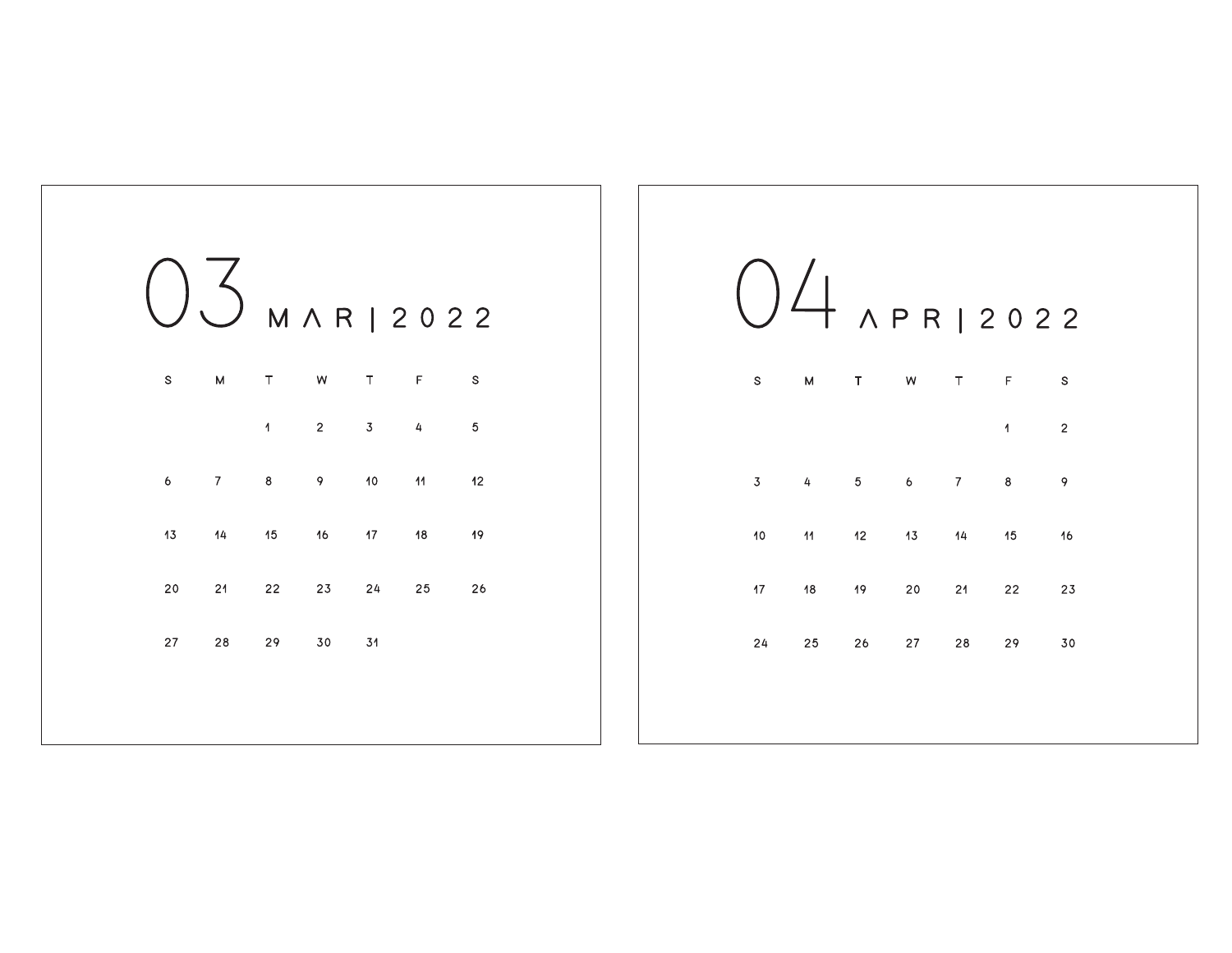

| $\mathbb S$ | M              | $\top$           | W                       | T           | F  | S  |
|-------------|----------------|------------------|-------------------------|-------------|----|----|
|             |                |                  | $\overline{\mathbf{1}}$ | $\mathbf 2$ | 3  | 4  |
| 5           | 6 <sup>1</sup> | $\boldsymbol{7}$ | 8                       | 9           | 10 | 11 |
| 12          | 13             | 14               | 15                      | 16          | 17 | 18 |
| 19          | 20             | 21               | 22                      | 23          | 24 | 25 |
| 26          | 27             | 28               | 29                      | 30          |    |    |
|             |                |                  |                         |             |    |    |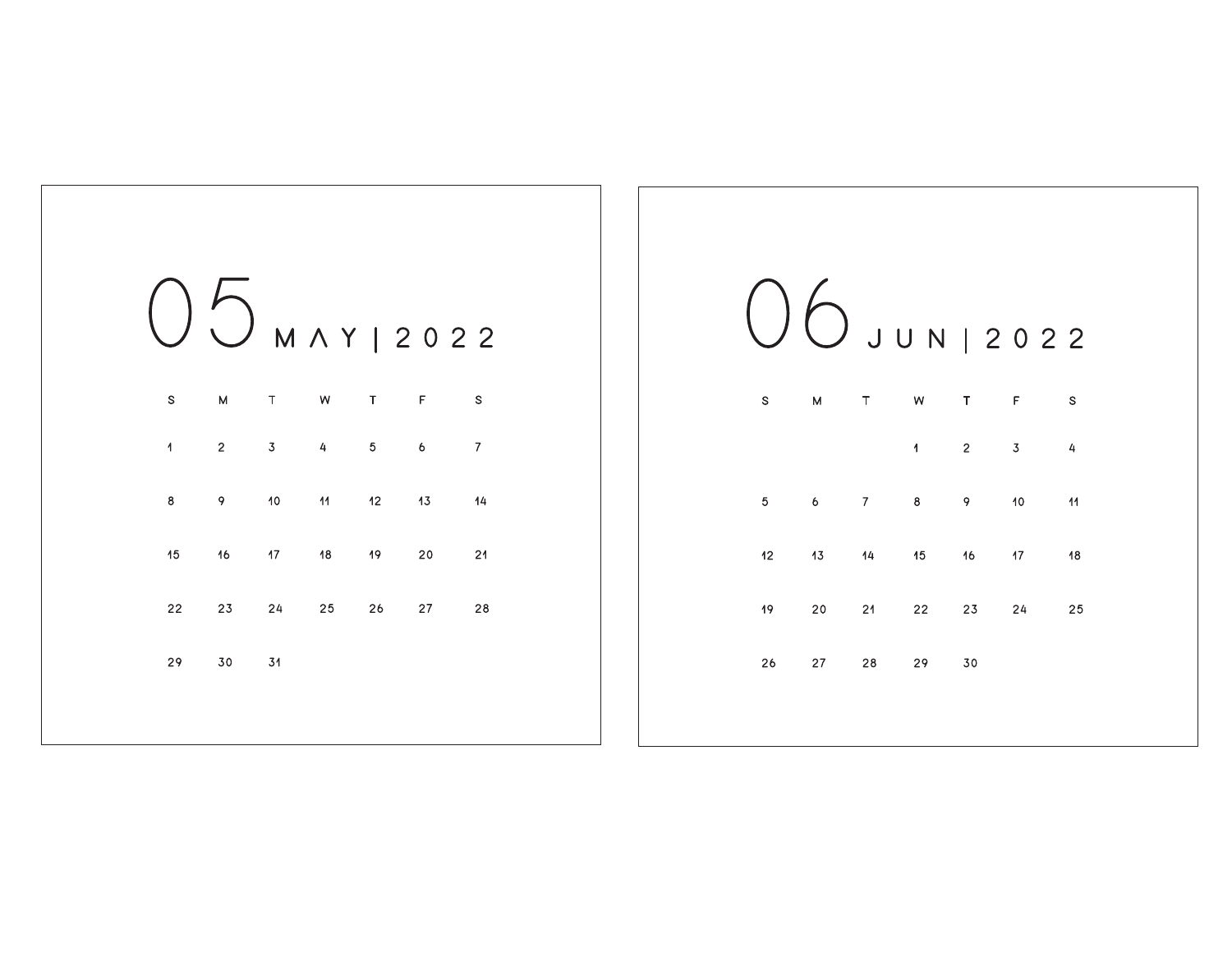|                   |                |        |            |         | / JUL   2022            |             |
|-------------------|----------------|--------|------------|---------|-------------------------|-------------|
| $\mathbb S$       | M              | $\top$ | W          | $\top$  | F                       | $\mathbb S$ |
|                   |                |        |            |         | $\overline{\mathbf{A}}$ | $\mathbf 2$ |
| 3 <sup>7</sup>    | $\overline{4}$ | $5 -$  | $6 -$      | $\bf 7$ | 8                       | 9           |
| 10                | 11             | 12     | 13         | 14      | 15                      | 16          |
| $17 \overline{ }$ | 18             | 19     | ${\bf 20}$ | 21      | 22                      | 23          |
| 24                | 25             | 26     | $27\,$     | 28      | 29                      | $30\,$      |
| 31                |                |        |            |         |                         |             |
|                   |                |        |            |         |                         |             |

|                |                | AUG   2022              |                 |                 |         |    |
|----------------|----------------|-------------------------|-----------------|-----------------|---------|----|
| $\mathbb S$    | M              | T                       | W               | T               | F       | S  |
|                | $\overline{1}$ | $\overline{\mathbf{2}}$ | 3 <sub>1</sub>  | 4               | $\bf 5$ | 6  |
| $\overline{7}$ | $\bf{8}$       | 9                       | 10 <sub>1</sub> | $\overline{11}$ | 12      | 13 |
| 14             | 15             | 16                      | 17 <sub>1</sub> | 18              | 19      | 20 |
| 21             | 22             | 23                      | 24              | 25              | 26      | 27 |
| 28             | 29             | $30\,$                  | 31              |                 |         |    |
|                |                |                         |                 |                 |         |    |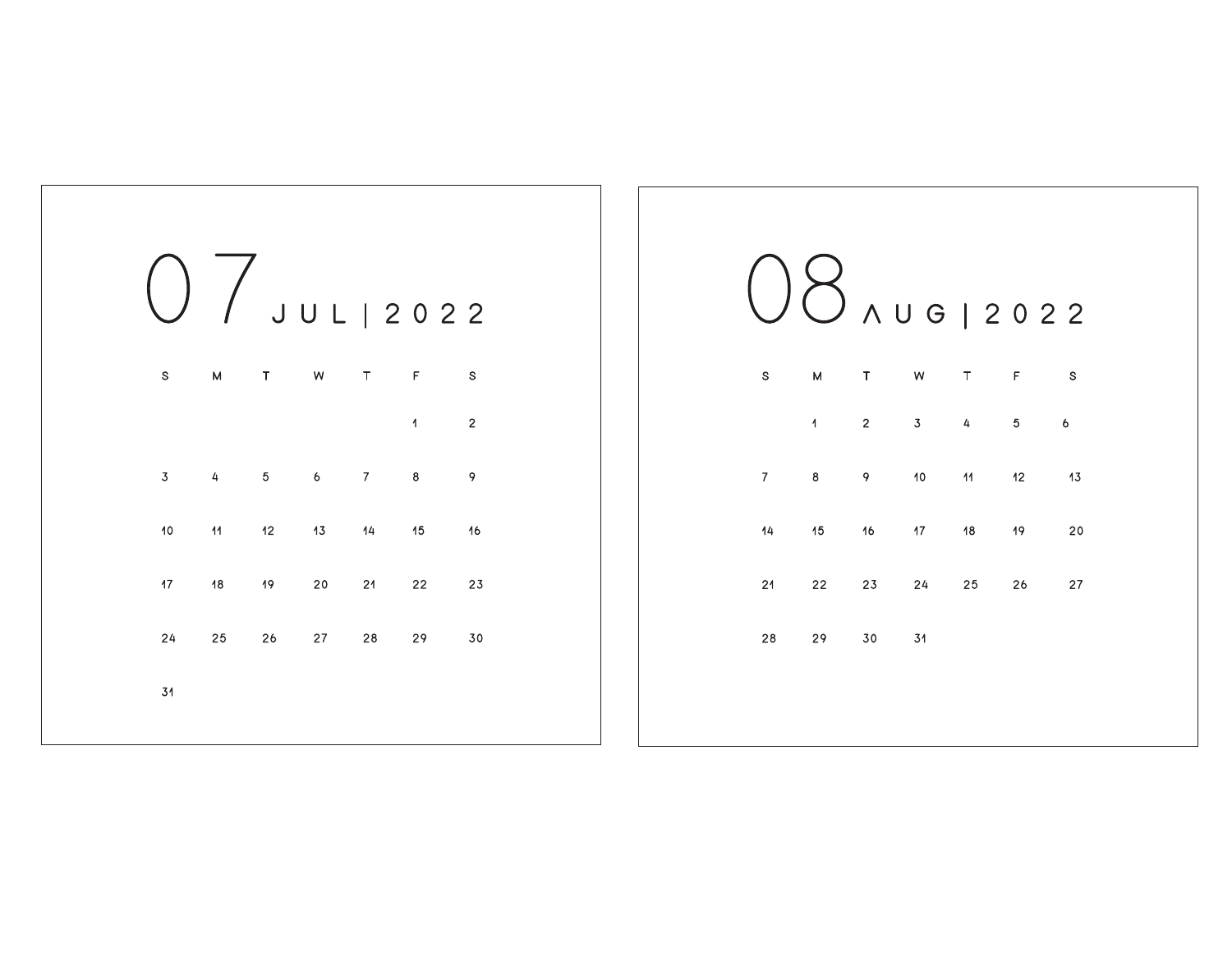

|                |                 |                 |                                  |        | $\bigcup$ OCTI2022       |    |
|----------------|-----------------|-----------------|----------------------------------|--------|--------------------------|----|
| $\mathbb S$    | M               | $\mathsf T$     | W                                | $\top$ | F                        | S  |
|                |                 |                 |                                  |        |                          | 1  |
| $\overline{2}$ | $\overline{3}$  | 4               | $\overline{5}$<br>6 <sub>6</sub> |        | $\overline{\mathcal{I}}$ | 8  |
| 9              | 10              | $\overline{11}$ | 12                               | 13     | 14                       | 15 |
| 16             | 17 <sub>1</sub> | 18              | 19                               | 20     | 21                       | 22 |
| 23             | 24              | 25              | 26                               | $27\,$ | 28                       | 29 |
| 30             | 31              |                 |                                  |        |                          |    |
|                |                 |                 |                                  |        |                          |    |